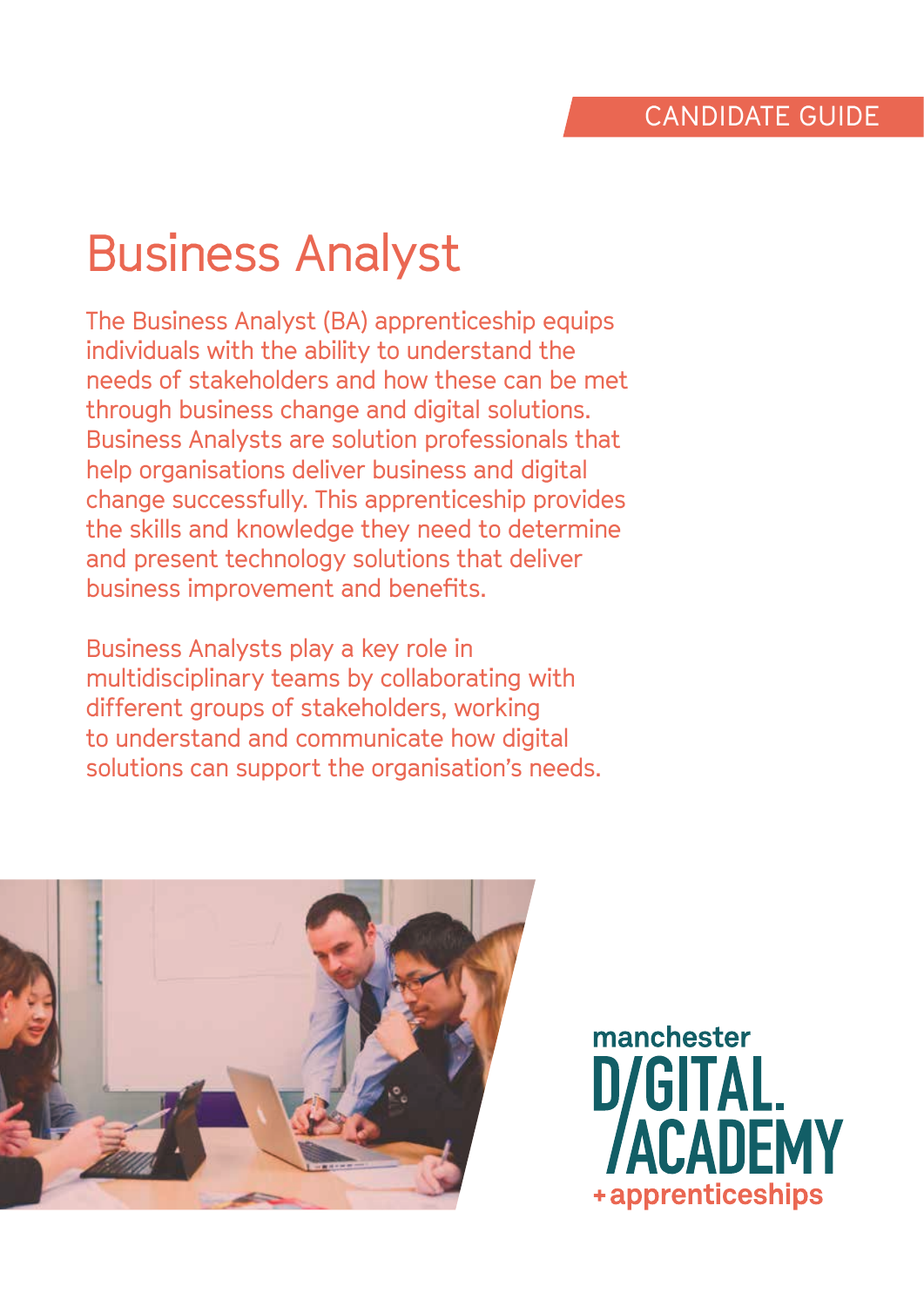# Occupational Duties

Technical training is structured and mapped to employer needs. Your learning outcomes follow the practical application of this job role in the workplace. We measure your progress against a series of occupational duties. Under each of these duties, you will develop the relevant knowledge, skills and behaviours through your technical training and mentoring. At the end of the programme, you will be able to demonstrate these for your End Point Assessment (EPA).

| <b>The Company</b><br>$\mathcal{L}^{\text{max}}_{\text{max}}$ and $\mathcal{L}^{\text{max}}_{\text{max}}$ and $\mathcal{L}^{\text{max}}_{\text{max}}$ |  |
|-------------------------------------------------------------------------------------------------------------------------------------------------------|--|
| <b>Contract Contract Contract Contract Contract Contract Contract Contract Contract Contract Contract Contract Co</b>                                 |  |
| <b>Contract Contract</b><br>and the state of the state of the state of the state of the state of the state of the state of the state of th            |  |
| <b>Contract Contract Contract Contract Contract Contract Contract Contract Contract Contract Contract Contract Co</b><br><b>Contract Contract</b>     |  |

#### **Duty 1**

**Apply structured techniques to investigate wants, needs, problems and opportunities.**

#### **Duty 2**

**Document the current situation and apply relevant techniques to structure information.**

#### **Duty 3**

**Assist in the development of options and recommendations for change.**

#### **Duty 4**

**Model business processes using relevant techniques.**

#### **Duty 5**

**Perform business process analysis and improvement.**

#### **Duty 6**

**Redesign business process models in order to reflect changes in working practice or deliver improvements.**

#### **Duty 7**

**Undertake requirements elicitation with stakeholders to identify business and user needs.**

#### **Duty 8**

**Analyse, validate, prioritise and document functional and nonfunctional requirements for business situations, using relevant techniques.**

#### **Duty 9**

**Identify data requirements relating to business improvement.**

#### **Duty 10**

**Assist in the management and controlled change of requirements.**

#### **Duty 11**

**Support the creation of data models to illustrate how data is represented within a business system.**

#### **Duty 12**

**Compare current and future state business situations in order to identify the changes required for business improvement.**

#### **Duty 13**

**Define acceptance criteria for business and system changes, and support business acceptance.**

#### **Duty 14**

**Identify and analyse stakeholders impacted by a proposed change, understand their perspectives and assess how their interests are best managed.**

#### **Duty 15**

**Assess and document the drivers, costs, benefits and impacts of a proposed business change.**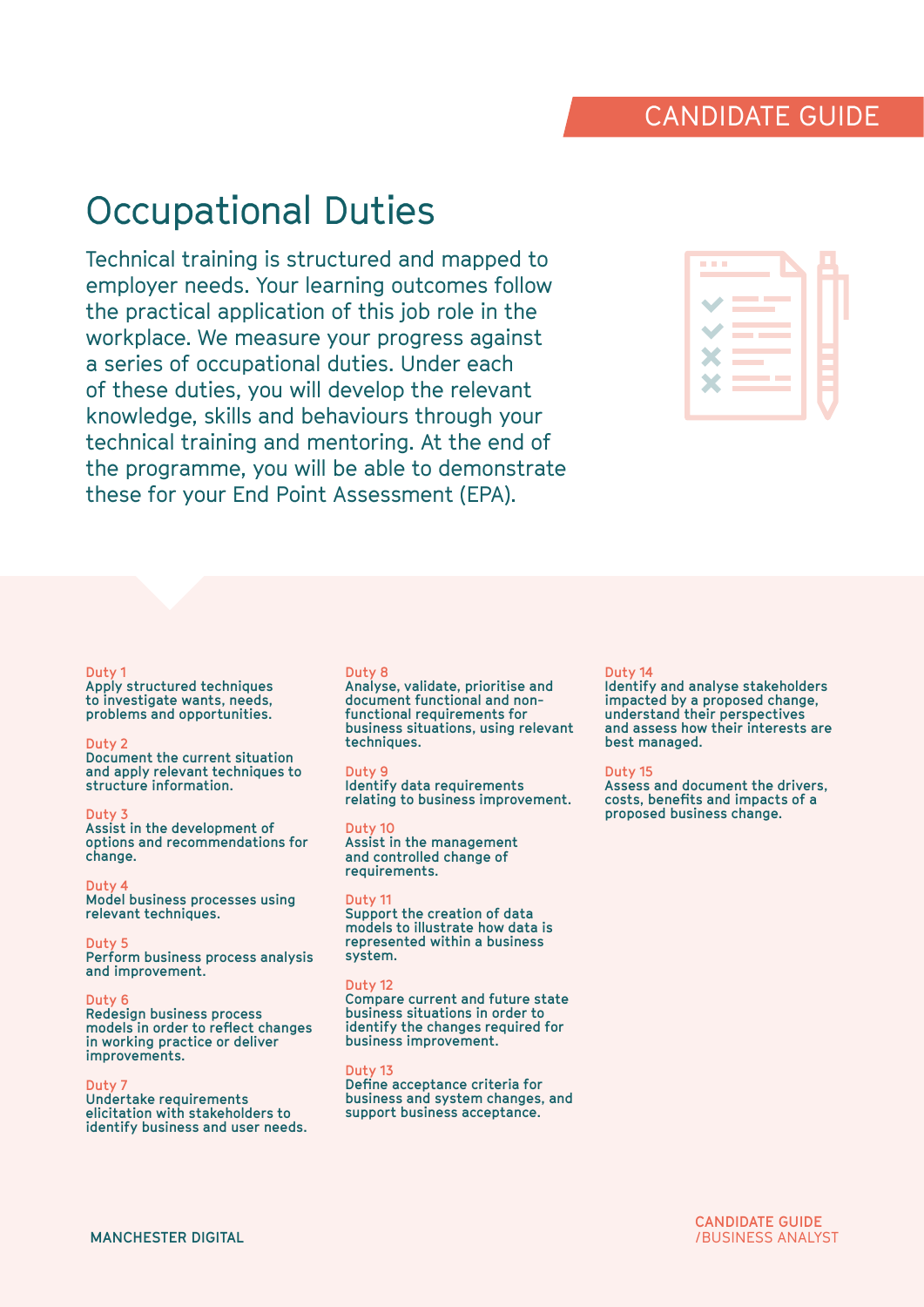### Programme summary